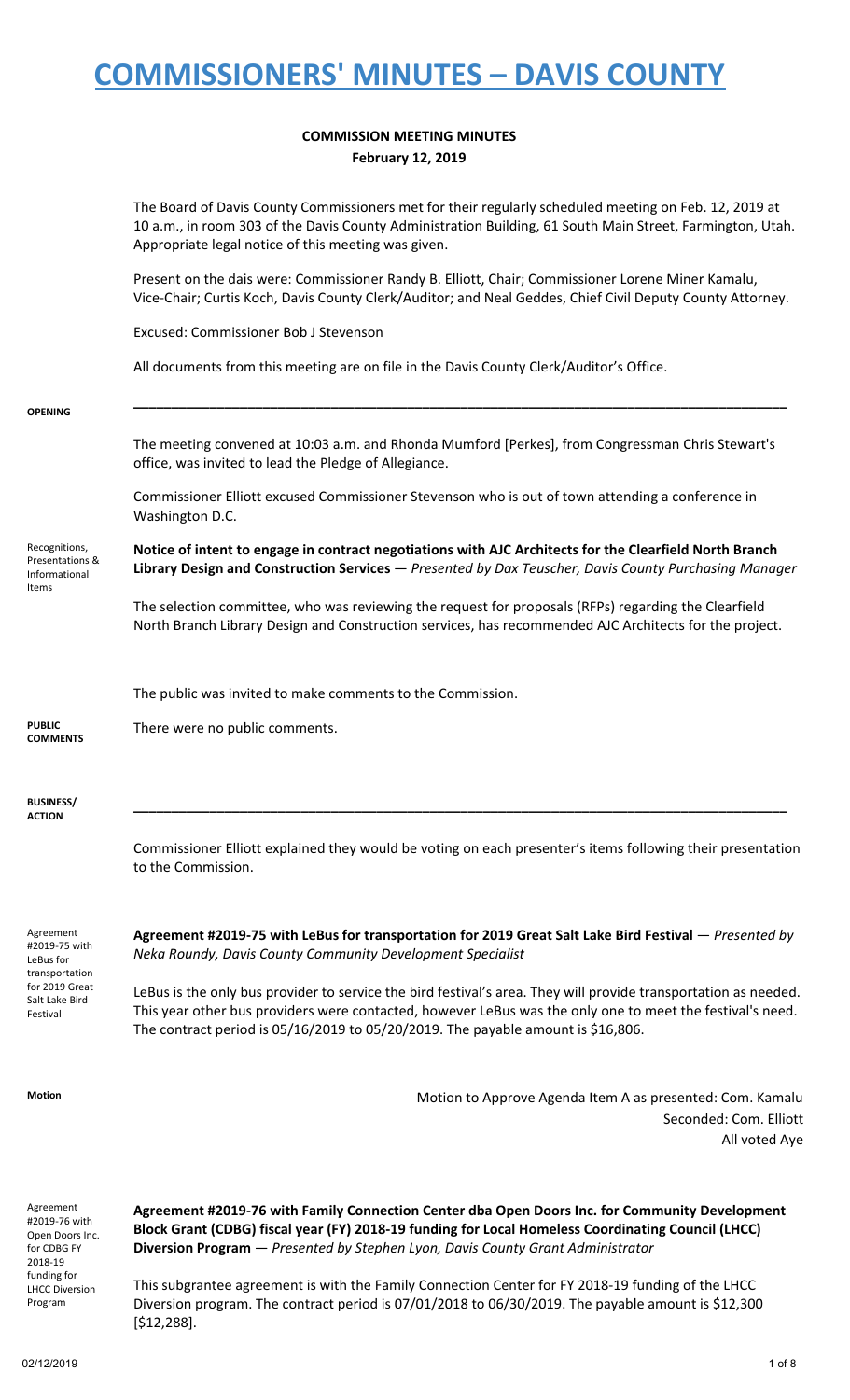Agreement #2019-77 with Lantern House for CDBG FY 2018-19 funding for the Emergency Shelter Program **Agreement #2019-77 with St. Anne's Center dba Lantern House for Community Development Block Grant (CDBG) FY 2018-19 funding for operating expenses related to the Emergency Shelter Program** — *Presented by Stephen Lyon, Davis County Grant Administrator*

This subgrantee agreement with St. Anne's Lantern House will be used to fund its Emergency Shelter Program. The contract period is 07/01/2018 to 06/30/2019. The payable amount is \$15,000.

**Motion** Motion to Approve Agenda Items B-C as presented: Com. Kamalu Seconded: Com. Elliott All voted Aye

Agreement #2019-78 with ibex Home Warranty for space rental for a customer appreciation event

Agreement #2019-79 with Jordan World Circus for annual circus event

**Agreement #2019-79 with Jordan World Circus for space rental for annual circus event** — *Presented by Mike Moake, Davis County Legacy Events Center Marketing*

**Agreement #2019-78 with ibex Home Warranty for space rental for a customer appreciation event** —

iBex will be holding a customer appreciation event at the Legacy Events Center. There will be goat yoga, monster truck rides, and other things for the clients. The contract period is 04/25/2019 to 04/27/2019. The

*Presented by Mike Moake, Davis County Legacy Events Center Marketing*

receivable amount is \$1,780.

This is an annual circus that utilizes the Legacy Events Center. They generally run two events per day. The contract period is 01/27/2020 to 01/27/2020. The receivable amount is \$2,000.

Agreement #2019-80 with King Cole Circus for space rental for circus event

**Agreement #2019-80 with King Cole Circus for space rental for circus event** — *Presented by Mike Moake, Davis County Legacy Events Center Marketing*

This is a new circus to the Legacy Events Center. The contract period is 03/31/2019 to 03/31/2019. The receivable amount is \$2,600.

Agreement #2019-81 with Utah Ducks Unlimited for a private fundraiser event

**Agreement #2019-81 with Utah Ducks Unlimited for space rental for a private fundraiser event** — *Presented by Mike Moake, Davis County Legacy Events Center Marketing*

This annual fundraiser for Utah Ducks Unlimited is a privately hosted event that requires security because alcohol will be served. The contract period is 05/17/2019 to 05/17/2019. The receivable amount is \$2,165.

**Motion** Motion to Approve Agenda Items D-G as presented: Com. Kamalu Seconded: Com. Elliott All voted Aye

Agreement #2019-82 with CenturyLink for a metro Ethernet line at the Attorneys' offices

**Agreement #2019-82 with CenturyLink for a metro Ethernet line (20mbps) for the Attorneys' offices, 36 N Main, Farmington** — *Presented by Mark Langston, Davis County Information Systems Director*

This contract was tabled last week. The requested change to the termination clause was made stating if the County terminates the agreement early, CenturyLink will no longer bill the County the monthly charge. The contract period is 02/06/2019 to 06/15/2023. The payable amount is \$385/per month.

Resolution #2019-83 to approve the

**Resolution #2019-83 to approve the interlocal cooperation agreement between Davis County and Clearfield City for sharing of software services** — *Presented by Mark Langston, Davis County Information*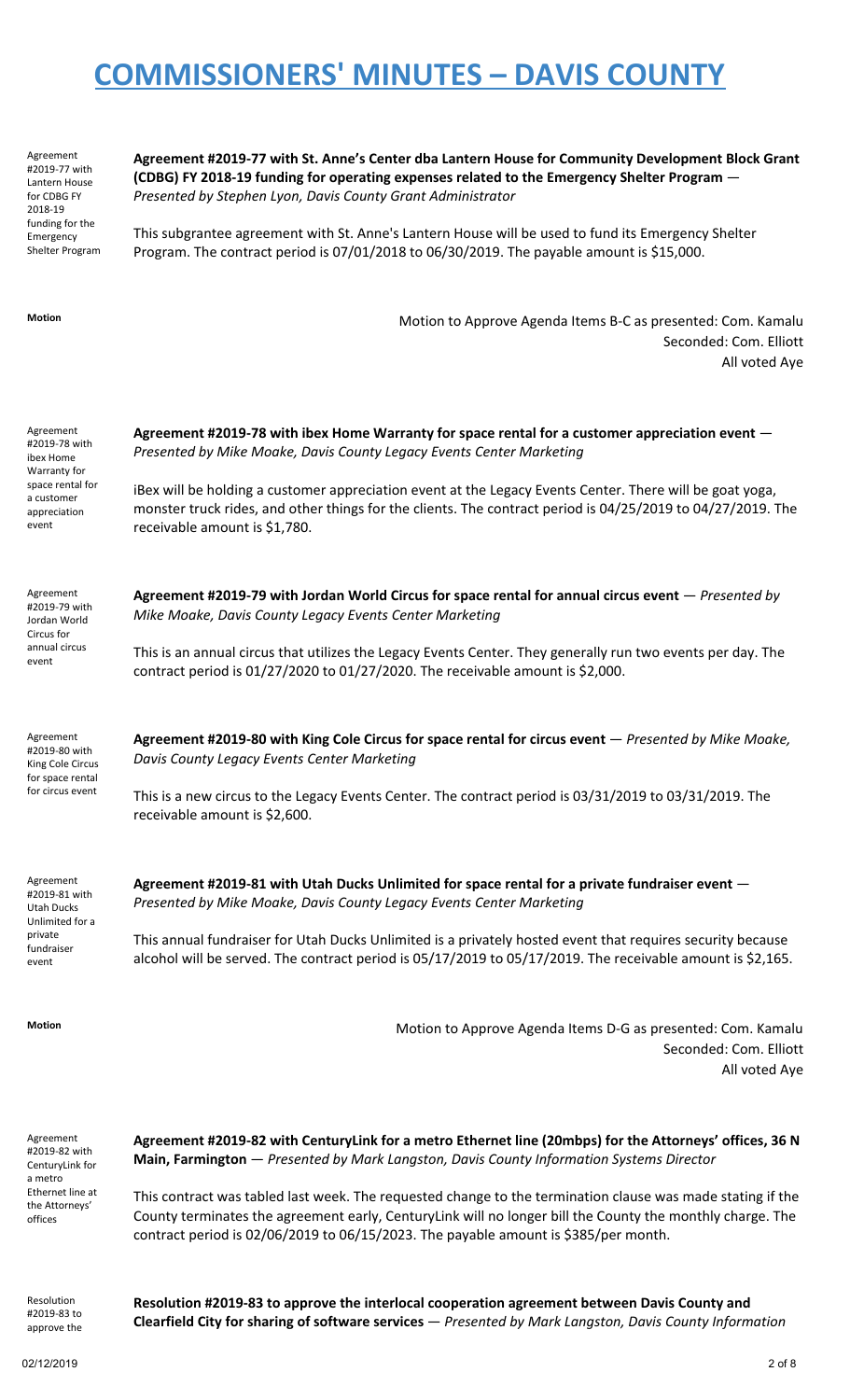interlocal cooperation agreement with Clearfield City for sharing of software services

#### *Systems Director*

This resolution approves the interlocal agreement to share an application program interface (API) between Davis County and Clearfield City for the Spillman software. See Interlocal Agreement 2019-83 for the contract period.

Interlocal Agreement #2019-83 with Clearfield City to share a software API

**Interlocal Agreement #2019-83 with Clearfield City to share a software application program interface (API)** — *Presented by Mark Langston, Davis County Information Systems Director*

See Resolution #2019-83 for further details. The contract period begins 01/01/2019.

Summary List #2019-84 of 19 internet connection user agreements for access to REDIWeb

**Summary List #2019-84 of 19 internet connection user agreements for access to Davis County Recorder's Office information on REDI Web** - *Presented by Mark Langston, Davis County Information Systems Director*

This summary list is of agreements for land network services to utilize the County's system [RediWeb]. The contract period is 11/05/2018 to 02/01/2019. The amount is neither payable nor receivable.

**Motion** Motion to Approve Agenda Items H-K as presented: Com. Kamalu Seconded: Com. Elliott All voted Aye

**Ordinance** 2-2019 establishing Temporary Land Use Regulations pertaining to all subdivisions in unincorporated Davis County (Title 15, Chapter 24)

**Ordinance #2-2019 establishing Temporary Land Use Regulations pertaining to all subdivisions in unincorporated Davis County (Title 15, Chapter 24)** — *Presented by Jeff Oyler, Davis County Planning Manager*

Lately there has been extreme pressure to develop all over Davis County, especially in the unincorporated areas. The County's general plan encourages annexation of the land into the nearest city prior to developing, but recent requests for larger developments have been proposed in unannexed unincorporated areas. To resolve this issue, a moratorium will be placed on the applicable ordinance freezing any development in the unincorporated parts of Davis County for six months while the ordinance and related policies are reviewed. During this time, a plan of how to handle development, annexations, and how to provide services like water, sewage and roads for the unincorporated areas of the County will be created. An action like this does not happen often in cities or counties, and it is not anticipated to take the full six months. [The contract period is for six months starting the day the ordinance is published in the newspaper.]

**Motion** Motion to Approve Agenda Item L as presented: Com. Kamalu Seconded: Com. Stevenson All voted Aye

Request Approval #2019-85 to establish minimum sale price and authorize Notice of Sale to be published for Tax ID 09-060-0046, the Tax Sale Road Property remainder

**Request Approval #2019-85 to establish minimum sale price and authorize Notice of Sale to be published for Davis County surplus real property known as Tax ID 09-060-0046, the Tax Sale Road Property remainder** — *Presented by Tony Thompson, Davis County Property Manager*

This parcel, Tax ID 09-060-0046, will be split apart into three different areas to protect the right-of-way. It was initially acquired from a 1980's May Tax Sale and an agreement with the Utah Department of Transportation (UDOT). The first area to be addressed, being called Tax Sale Road Property remainder, is 1.4437 acres, or 42,246 square feet. The Davis County Assessor's Office has assessed the property to be worth \$0.38 per square foot. With this in consideration, the suggested minimum sale price is \$16,100. The public comment period will be on Tuesday, March 5, and the sale will be held on Tuesday, March 12. [The contract has no beginning and end date.] The payable minimum sale price is \$16,100. See Attachment B.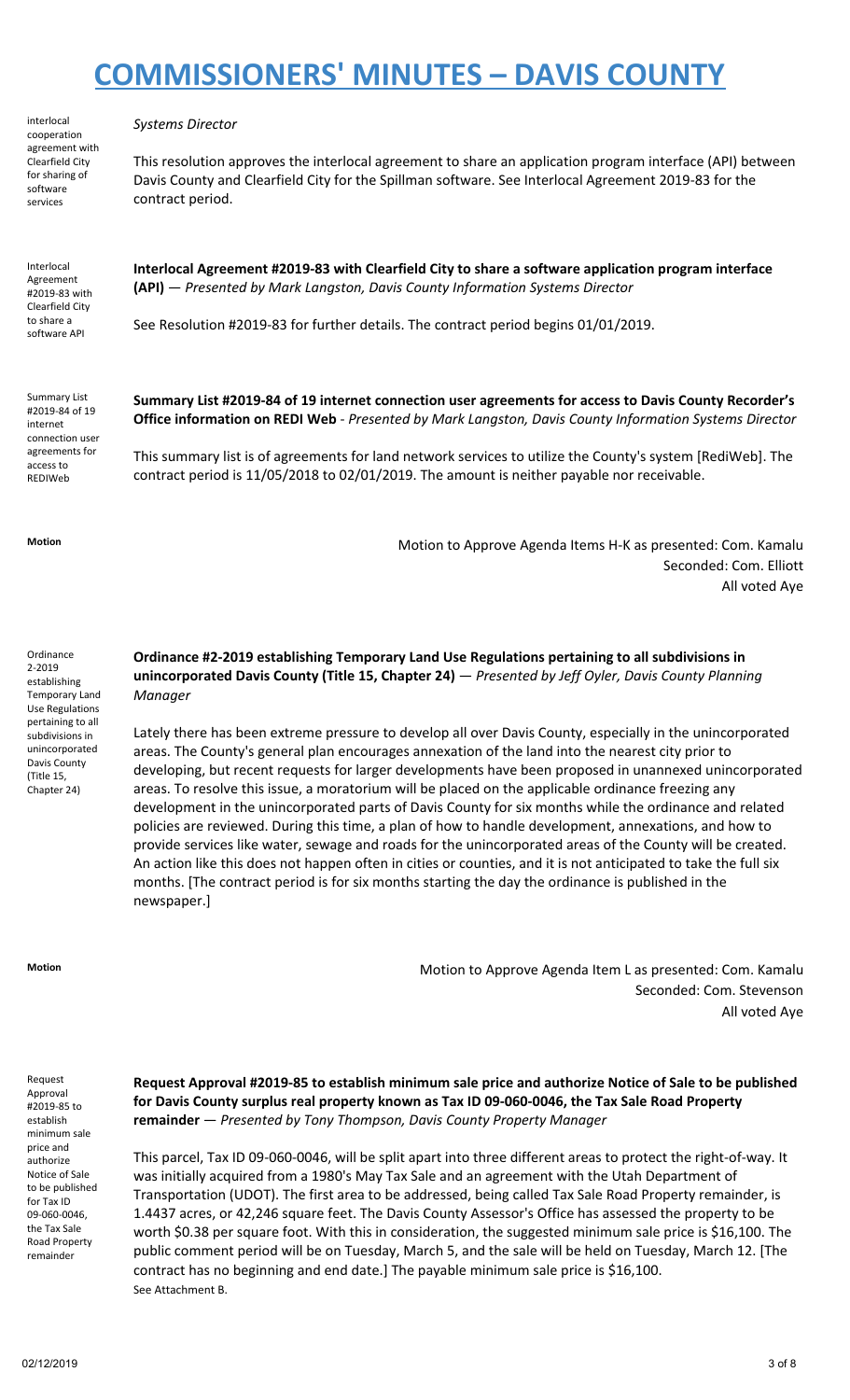Request Approval #2019-86 to establish minimum sale price and authorize Notice of Sale to be published for Tax ID 09-060-0046, the East Road Property

Request Approval #2019-87 to establish minimum sale price and authorize Notice of Sale to be published for Tax ID 09-060-0046, the UDOT Property

**Request Approval #2019-86 to establish minimum sale price and authorize Notice of Sale to be published for Davis County surplus real property known as Tax ID 09-060-0046, the East Road Property** — *Presented by Tony Thompson, Davis County Property Manager*

This next section of Tax ID 09-060-0046 is called the East Road Property. Because it is not connected to the road's right-of-way, this section is classified differently than the other two parts. It is 10,161 square feet and was assessed at \$74.07 [\$0.747] per square foot because it has potential to be combined with an abutting property. With this in consideration, the suggested minimum sale price is \$7,600. The Commission requested this be a preferred sale to the owner of the abutting property. The public comment period will be on Tuesday, March 5, and the sale will be held on Tuesday, March 12. [The contract has no beginning and end date.] The payable minimum sale price is \$7,600. See Attachment B.

**Request Approval #2019-87 to establish minimum sale price and authorize Notice of Sale to be published for Davis County surplus real property known as Tax ID 09-060-0046, the UDOT Property** — *Presented by Tony Thompson, Davis County Property Manager*

This section of Tax ID 09-060-0046 is called the Utah Department of Transportation (UDOT) Property, since this area was acquired from UDOT as part of a previous agreement. It has approximately 10,480 square feet, assessed at \$0.38 per square foot. The suggested minimum sale price is \$4,000. The public comment period will be on Tuesday March 5, and the sale will be held on Tuesday March 12. Part of selling this property will require changing the legal description of the affected easements. [The contract has no beginning and end date.] The payable minimum sale price is \$4,000. See Attachment B.

If the properties are not sold at this time, the remaining sections might become part of the May Tax Sale.

Improvement Agreement #2017-351-E with Centerville City regarding the Final Application for Deuel Creek Place, a 3-lot subdivision, Tax ID 02-104-0109

**Improvement Agreement #2017-351-E with Centerville City regarding the Final Application on a parcel of land known as Tax ID 02-104-0109 for Deuel Creek Place, a 3-lot subdivision** — *Presented by Tony Thompson, Davis County Property Manager*

As part of the final plat approval in December 2018, a form had to be filled out and funds had to be allocated from the County's 2018 budget for improvement bonds required by Centerville City. This agreement is the paperwork for the improvement bond, making them part of the general improvement agreement. As the improvements are made that portion of the bond will be released and the escrow amount will be kept for a year to ensure the bonds are paid. [The contract period has no beginning or end date.] The payable amount is \$65,400.

Request Approval #2019-88 of the 2019 Highway Corridor Preservation Projects Priority List

**Request Approval #2019-88 of the 2019 Highway Corridor Preservation Projects Priority List established by Davis Council of Governments which contains UDOT Project-West Davis Corridor per UCA 72-2-117.5(7)** — *Presented by Tony Thompson, Davis County Property Manager*

This request is to accept the Davis Council of Government's 2019 Highway Corridor Preservation Projects Priority List created during their January meeting. It also recognizes the West Davis Corridor as the fund's expenditure for 2019. This list runs on the calendar year. The contract period is 01/01/2019 to 12/31/2019. The amount is neither payable nor receivable.

**Motion** Motion to Approve Agenda Items M-Q as presented: Com. Kamalu Seconded: Com. Elliott All voted Aye

Reappointment #2019-89 of Dr. Johnnie Cook, Lorna Koci and Shelly Nettesheim to the Davis County Senior

**Reappointment #2019-89 of Dr. Johnnie Cook, Lorna Koci and Shelly Nettesheim to the Davis County Senior Services Advisory Board** — *Presented by Brian Hatch, Davis County Health Department Director*

The Senior Advisory Board is requesting the reappointment of three existing board members. Members of the board represent different groups and/or populations such as older adults and their caregivers, veterans, healthcare providers, support care service providers, local elected officials, and the general public. Shelly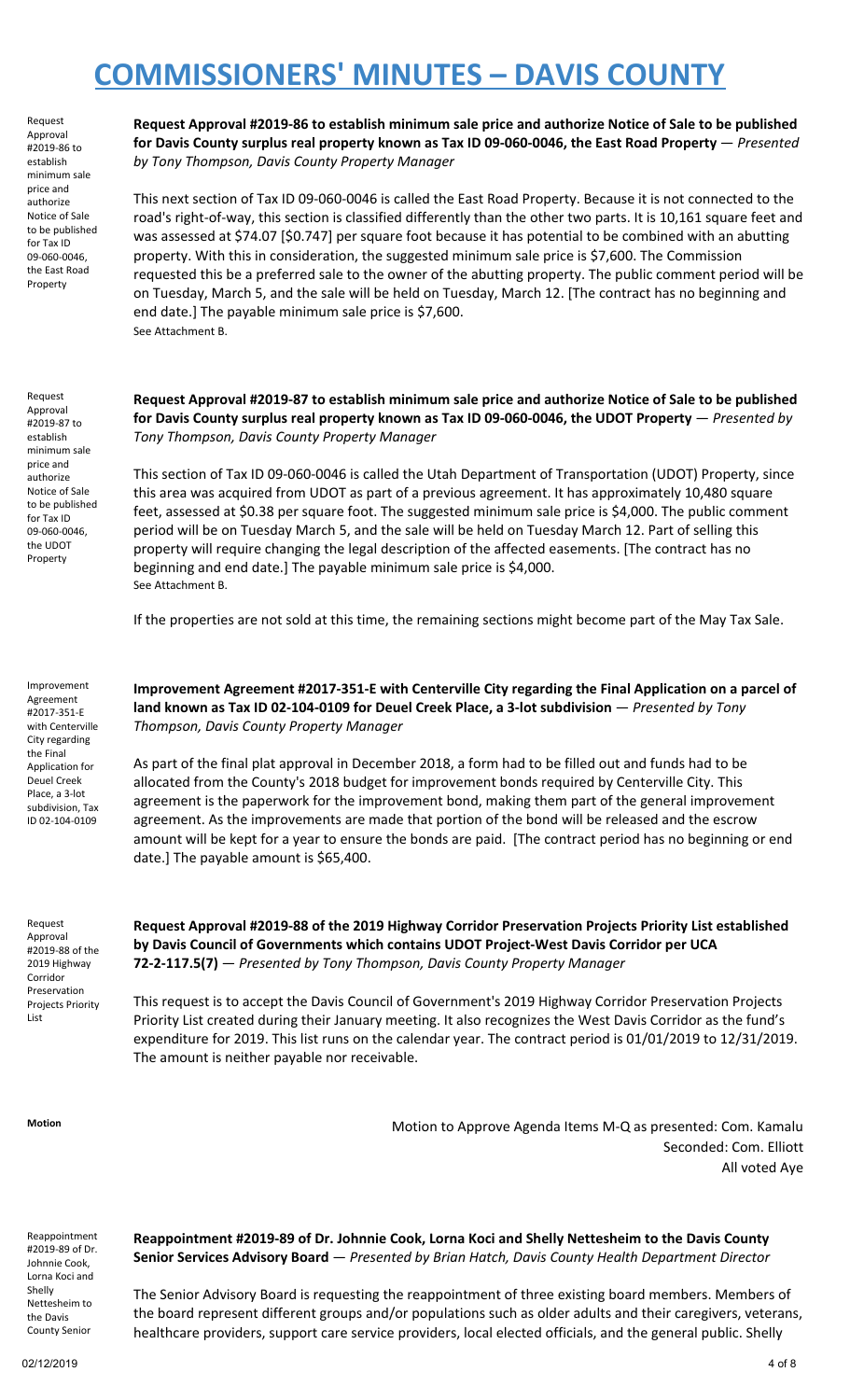| Services<br><b>Advisory Board</b>                                                                 | Nettesheim, an employee of the Davis Hospital, has been on the board since 2011 and will represent<br>healthcare providers. Dr. Johnnie Cook, a family-practice physician, has been on the board since 2009 and<br>will represent healthcare providers. Lorna Koci, the Bountiful Food Pantry's executive director, has been on<br>the board since 2006 and will represent supportive services organizations. The appointment period is<br>01/01/2019 to 01/01/2022. |
|---------------------------------------------------------------------------------------------------|----------------------------------------------------------------------------------------------------------------------------------------------------------------------------------------------------------------------------------------------------------------------------------------------------------------------------------------------------------------------------------------------------------------------------------------------------------------------|
| MOU #2019-90<br>with RSVP<br>to provide<br>volunteers at<br><b>Bountiful Davis</b><br>Arts Center | Memo of Understanding #2019-90 with Retired Senior Volunteer Program (RSVP) to provide volunteers<br>at Bountiful Davis Arts Center - Presented by Brian Hatch, Davis County Health Department Director<br>Retired seniors are recruited to volunteer at various locations across Davis County. The contract period is<br>01/01/2019 to 01/31/2022. The amount is neither payable nor receivable.                                                                    |
| MOU #2019-91<br>with RSVP<br>to provide<br>volunteers at<br>Cook<br>Elementary<br>School          | Memo of Understanding #2019-91 with Retired Senior Volunteer Program (RSVP) to provide volunteers<br>at Cook Elementary School - Presented by Brian Hatch, Davis County Health Department Director<br>The contract period is 09/20/2018 to 09/20/2021. The amount is neither payable nor receivable.                                                                                                                                                                 |
| MOU #2019-92<br>with RSVP<br>to provide<br>volunteers at<br>Fremont<br>Elementary<br>School       | Memo of Understanding #2019-92 with Retired Senior Volunteer Program (RSVP) to provide volunteers<br>at Fremont Elementary School - Presented by Brian Hatch, Davis County Health Department Director<br>The contract period is 11/07/2018 to 06/01/2021. The amount is neither payable nor receivable.                                                                                                                                                              |
| MOU #2019-93<br>with RSVP<br>to provide<br>volunteers at<br>Holbrook<br>Elementary<br>School      | Memo of Understanding #2019-93 with Retired Senior Volunteer Program (RSVP) to provide volunteers<br>at Holbrook Elementary School - Presented by Brian Hatch, Davis County Health Department Director<br>The contract period is 11/01/2018 to 11/01/2021. The amount is neither payable nor receivable.                                                                                                                                                             |
| MOU #2019-94<br>with RSVP<br>to provide<br>volunteers at<br>Lincoln<br>Elementary<br>School       | Memo of Understanding #2019-94 with Retired Senior Volunteer Program (RSVP) to provide volunteers<br>at Lincoln Elementary School - Presented by Brian Hatch, Davis County Health Department Director<br>The contract period is 09/01/2018 to 09/01/2021. The amount is neither payable nor receivable.                                                                                                                                                              |
| MOU #2019-95<br>with RSVP<br>to provide<br>volunteers at<br>Parkside<br>Elementary<br>School      | Memo of Understanding #2019-95 with Retired Senior Volunteer Program (RSVP) to provide volunteers<br>at Parkside Elementary School - Presented by Brian Hatch, Davis County Health Department Director<br>The contract period is 09/01/2018 to 05/31/2021. The amount is neither payable nor receivable.                                                                                                                                                             |
| <b>Motion</b>                                                                                     | Motion to Approve Agenda Items R-X as presented: Com. Kamalu<br>Seconded: Com. Elliott<br>All voted Aye                                                                                                                                                                                                                                                                                                                                                              |
| Letter #2019-96<br>to Zions Trust<br>Department of                                                | Letter #2019-96 to Zions Trust Department of intent to payoff 2009C Conference Center bonds -<br>Presented by Curtis Koch, Davis County Clerk/Auditor                                                                                                                                                                                                                                                                                                                |
| intent to payoff<br>2009C<br>Conference<br>Center bonds                                           | This redemption letter notifies the Zions Bank Trust Department that Davis County will be paying off the<br>2009C bonds on the Davis Conference Center this April. It will save the County \$200,000, free up bonds to                                                                                                                                                                                                                                               |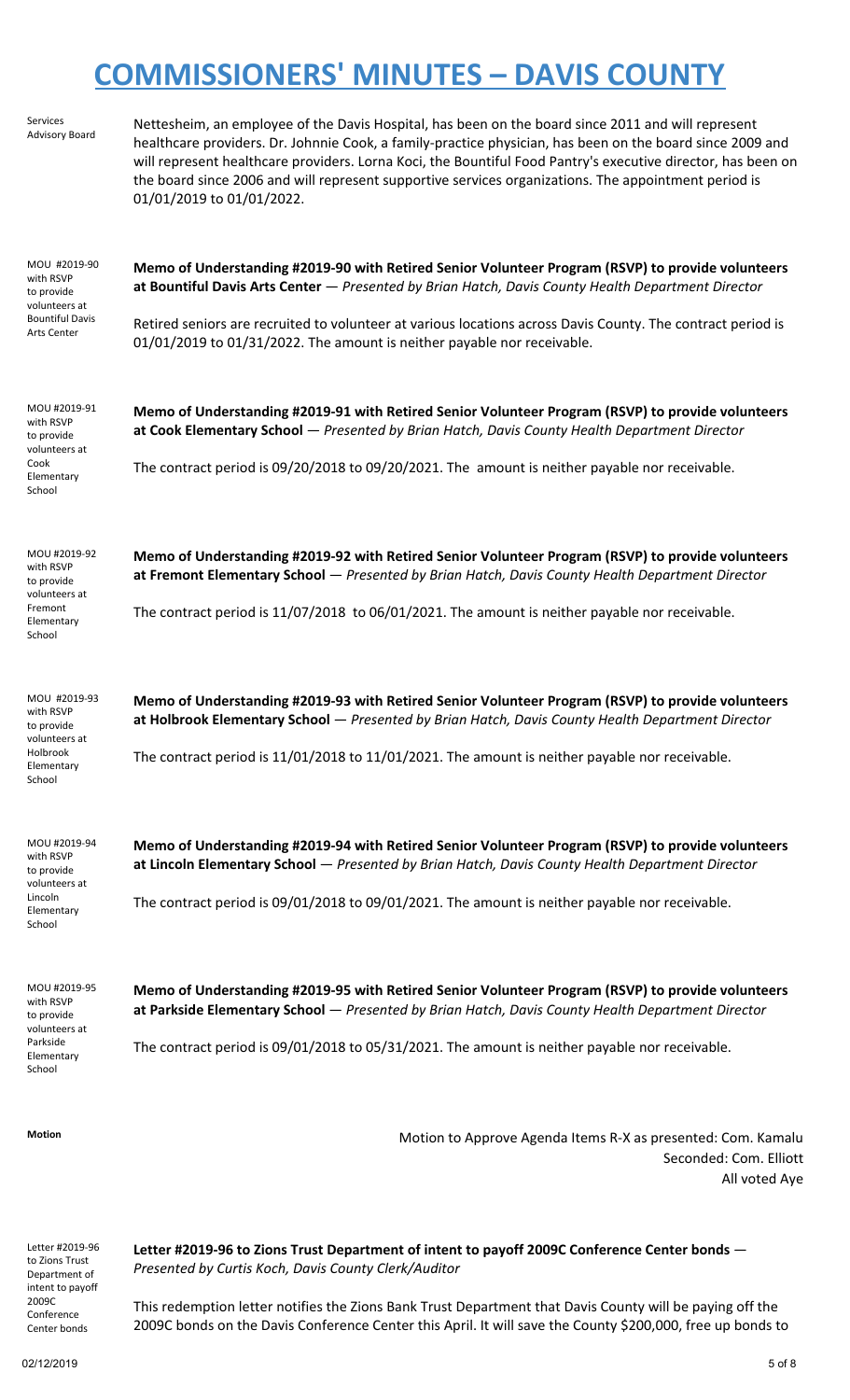be used towards other projects, and the County will own the Davis Conference Center. The contract period is 04/01/2019 to 04/01/2019. The payable amount is \$2,540,000.

**Motion** Motion to Approve Agenda Item Y as presented: Com. Kamalu Seconded: Com. Elliott All voted Aye

Amendment #2015-326-I with Division of Substance Abuse and Mental Health for FY 2019 mental health funding allocation for Evidence-Based First Psychosis Intervention

**Amendment #2015-326-I with Utah Department of Human Services, Division of Substance Abuse and Mental Health for fiscal year (FY) 2019 mental health funding allocation for Evidence-Based First Psychosis Intervention for Youth and Young Adults at Clinical High Risk for Psychosis** — *Presented by Commissioner Lorene Miner Kamalu*

This amendment is for the FY 2019 mental health funding allocation for the evidence-based first psychosis intervention for youth and young adults at high-risk for psychosis. The contract period is 11/01/2018 to 06/30/2019. The receivable pass-through amount to Davis Behavioral Health is an increase of \$78,750, bringing the contract total to \$6,196,309.

**Motion** Motion to Approve Agenda Item Z as presented: Com. Kamalu Seconded: Com. Elliott All voted Aye

Ordinance #1-1993-A amending, in part, Davis County Ordinance No. 01-93 regarding the term of the franchise - Dominion Energy

**Ordinance #1-1993-A amending, in part, Davis County Ordinance No. 01-93 regarding the term of the franchise** - **Mountain Fuel Supply Company dba Dominion Energy** — *Presented by Commissioner Randy B. Elliott*

This franchise agreement is with Dominion Energy. It was recently discovered their franchise ordinance had expired, but they are in the process of laying pipe through parts of Davis County. It was decided to extend the existing ordinance while the future contract is negotiated. The contract period is 03/25/1993 to 08/21/2019.

**Motion** Motion to Approve Agenda Item AA as presented: Com. Elliott Seconded: Com. Kamalu All voted Aye

Commissioner Kamalu moved to recess to Board of Equalization. Commissioner Elliott seconded the motion. All voted Aye.

| <b>BOARD OF</b><br><b>EQUALIZATION</b> |                                                                                                                                                                                                                                                                                                                                                                                             |
|----------------------------------------|---------------------------------------------------------------------------------------------------------------------------------------------------------------------------------------------------------------------------------------------------------------------------------------------------------------------------------------------------------------------------------------------|
| Property Tax<br>Register               | Property Tax Register matters were presented by Curtis Koch, Davis County Clerk/Auditor as follows:                                                                                                                                                                                                                                                                                         |
|                                        | Under Auditor adjustments is a report with various recommended for approval appeals and a report with<br>abatements processed in 2018 totaling \$7,387,261.54. Under Corrections are five veteran tax exemption<br>abatements, and one abatement based on segregation of delinguency from 2014. Under Treasurer<br>adjustments are various small dollar January write-offs totaling \$2.52. |

Motion to Approve: Com. Kamalu Seconded: Com. Elliott All voted Aye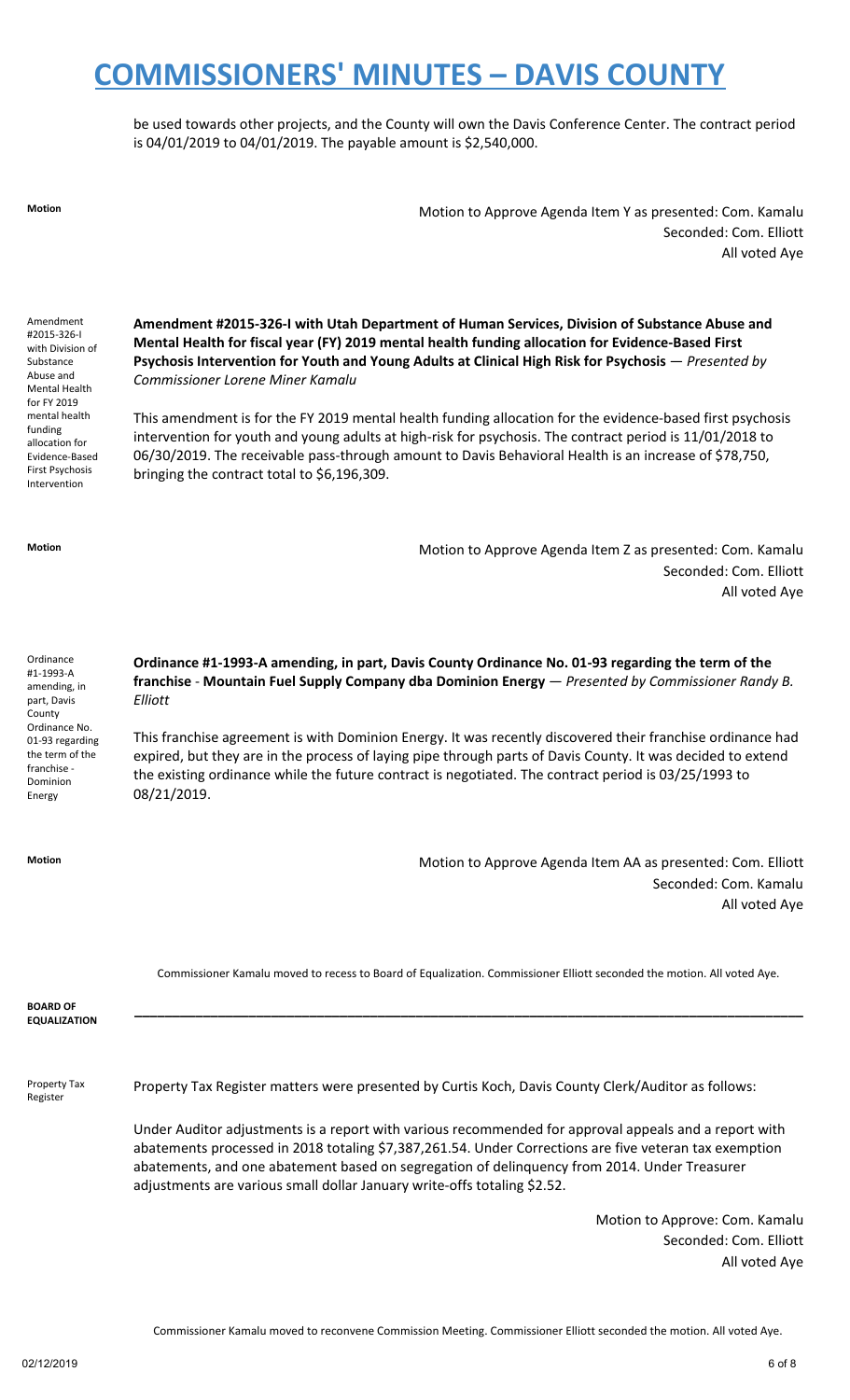**CONSENT ITEMS**

### Check Registers **Check Registers**

Check Registers were approved.

Motion to Approve: Com. Kamalu Seconded: Com. Elliott All voted Aye

**COMMISSION COMMENTS**

> **Commissioner Elliott** was able to attend an open house for a new building on Falcon Hill. This building houses some of the technology involved with the F-35 and has very tight security, both internally and externally, to keep the government secrets secret. Overall it will bring in at least 1,000 jobs. The legislature is also moving forward and the Commission is keeping an eye on things that will affect Davis County.

**\_\_\_\_\_\_\_\_\_\_\_\_\_\_\_\_\_\_\_\_\_\_\_\_\_\_\_\_\_\_\_\_\_\_\_\_\_\_\_\_\_\_\_\_\_\_\_\_\_\_\_\_\_\_\_\_\_\_\_\_\_\_\_\_\_\_\_\_\_\_\_\_\_\_\_\_\_\_\_\_\_\_\_\_\_\_\_\_**

**\_\_\_\_\_\_\_\_\_\_\_\_\_\_\_\_\_\_\_\_\_\_\_\_\_\_\_\_\_\_\_\_\_\_\_\_\_\_\_\_\_\_\_\_\_\_\_\_\_\_\_\_\_\_\_\_\_\_\_\_\_\_\_\_\_\_\_\_\_\_\_\_\_\_\_\_\_\_\_\_\_\_\_\_\_\_\_\_**

**Commissioner Kamalu** had the chance to tour the Davis Community Learning Center. This center is attached to Wasatch Elementary and works with the students both in the school and through other organizations like Head Start to increase the children's learning. Additionally, the Learning Center offers English as a Second Language (ESL) and four levels of computer literacy courses to people in the community. Most of the people Commissioner Kamalu saw using these resources during her tour were refugee women. The Center also provides coats and shoes for young children and the Little Libraries around the community. Commissioner Kamalu also wanted to thank Mary Lee Crowther for the work she does at the Learning Center. This morning Commissioner Kamalu attended a Board of Health meeting. This meeting was a larger one because it was when all the various division's 2018 statistics are reviewed. It was a great chance to see what is going on with public health. Part of the statistics showed which diseases are increasing and Commissioner Kamalu noticed the top three diseases are sexually transmitted diseases (STDs). There are also some great things happening to clean the air in the County such as an exchange program to switch gas lawnmowers out for electric ones. Lastly, she said the Utah State Legislature passed the Utah Medical Cannabis Act. Davis County's Health Department is one of the 13 dispensary locations for the state; the medical cannabis will be filled and packaged at a different location. The dispensary has to be operating by March 2020, and there will be a learning curve involved with this change.

**Commissioner Elliott** remarked he is concerned about the facility's security. He had the chance to tour a high-security dispensary in Las Vegas and the facility was still robbed. Commissioner Elliott pointed out there is currently no funding for security included in the act.

**Commissioner Kamalu** said they are still learning what money comes with the dispensary requirement and once again, there will be a learning curve. Lastly, she said at the end of the month is a community health improvement celebration the Commissioners have been invited to attend.

The public was invited to make comments to the Commission.

**PUBLIC COMMENTS**

Rhonda Perkes Rhonda Perkes, a representative from Congressman Chris Stewart's office, wanted to make sure the Commission was aware that Congressman Stewart would be in town for three days next week. Congressman Stewart has not been in the district since Christmas and as such, they are trying to get a lot done in a short amount of time including 11 town hall meetings. Congressman Stewart requested his last town hall meeting be in his hometown of Farmington, which will be held Thursday [February 20] at 7:30 p.m. She would love to see the Commissioners there, but plans may shift if the government shuts down on the 15th.

> The Commission said they would make an effort to be there. They also asked if there is a date yet for Congressman Stewart's National Security Conference. Rhonda said the official date has not been set yet but it will most likely be held in August.

**MEETING ADJOURNED**